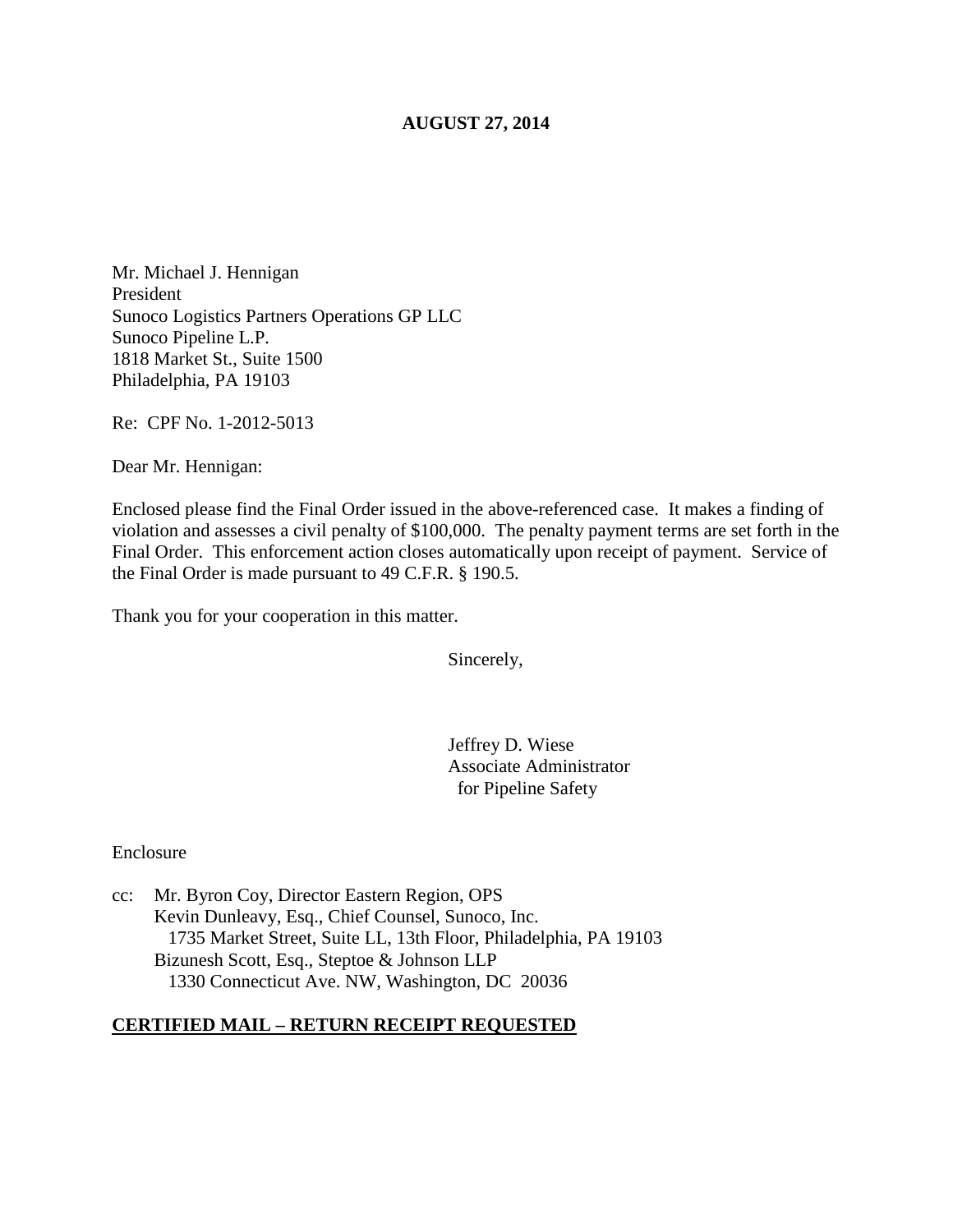## **U.S. DEPARTMENT OF TRANSPORTATION PIPELINE AND HAZARDOUS MATERIALS SAFETY ADMINISTRATION OFFICE OF PIPELINE SAFETY WASHINGTON, D.C. 20590**

 **) In the Matter of ) )** 

**\_\_\_\_\_\_\_\_\_\_\_\_\_\_\_\_\_\_\_\_\_\_\_\_\_\_\_\_\_\_\_\_\_\_\_** 

 **)** 

**\_\_\_\_\_\_\_\_\_\_\_\_\_\_\_\_\_\_\_\_\_\_\_\_\_\_\_\_\_\_\_\_\_\_\_ )** 

**Sunoco Pipeline L.P., ) CPF No. 1-2012-5013** 

**Respondent. )** 

# **FINAL ORDER**

On October 11, 2010, pursuant to 49 U.S.C. § 60117, a representative of the Pipeline and Hazardous Materials Safety Administration (PHMSA), Office of Pipeline Safety (OPS), initiated an investigation of an event that occurred on an out-of-service pipeline owned by Sunoco Pipeline L.P. (Sunoco or Respondent) in Burlington County, New Jersey.<sup>1</sup>

As a result of the investigation, the Director, Eastern Region, OPS (Director) issued a Notice of Probable Violation and Proposed Civil Penalty (Notice) on July 16, 2012.<sup>2</sup> In accordance with 49 C.F.R. § 190.207, the Notice alleged that Sunoco committed a violation of the pipeline safety regulations and proposed a civil penalty of \$100,000. In accordance with § 190.205, the Notice also included a warning item advising Respondent to correct another probable violation.

Sunoco responded to the Notice and requested a hearing by letter dated August 16, 2012 (Response). Sunoco submitted a supplemental statement of issues on November 15, 2012 (Supp. Statement). In accordance with § 190.211, a hearing was held on November 27, 2012, in West Trenton, New Jersey, before the Presiding Official from the Office of Chief Counsel, PHMSA. After the hearing, Respondent submitted a post-hearing brief on January 12, 2013 (Brief).

# **FINDING OF VIOLATION**

**Item 1:** The Notice alleged that Respondent violated 49 C.F.R. § 195.402(a), which states:

 $\overline{a}$ 1 Sunoco operates approximately 4,700 miles of pipeline transporting crude oil and refined products in Texas and several other states. This information was reported for calendar year 2013 pursuant to 49 C.F.R. § 195.49.

<sup>&</sup>lt;sup>2</sup> The Notice was issued in conjunction with a separate Notice of Amendment (CPF No. 1-2012-5012M). An Order Directing Amendment in that case was issued on September 20, 2013.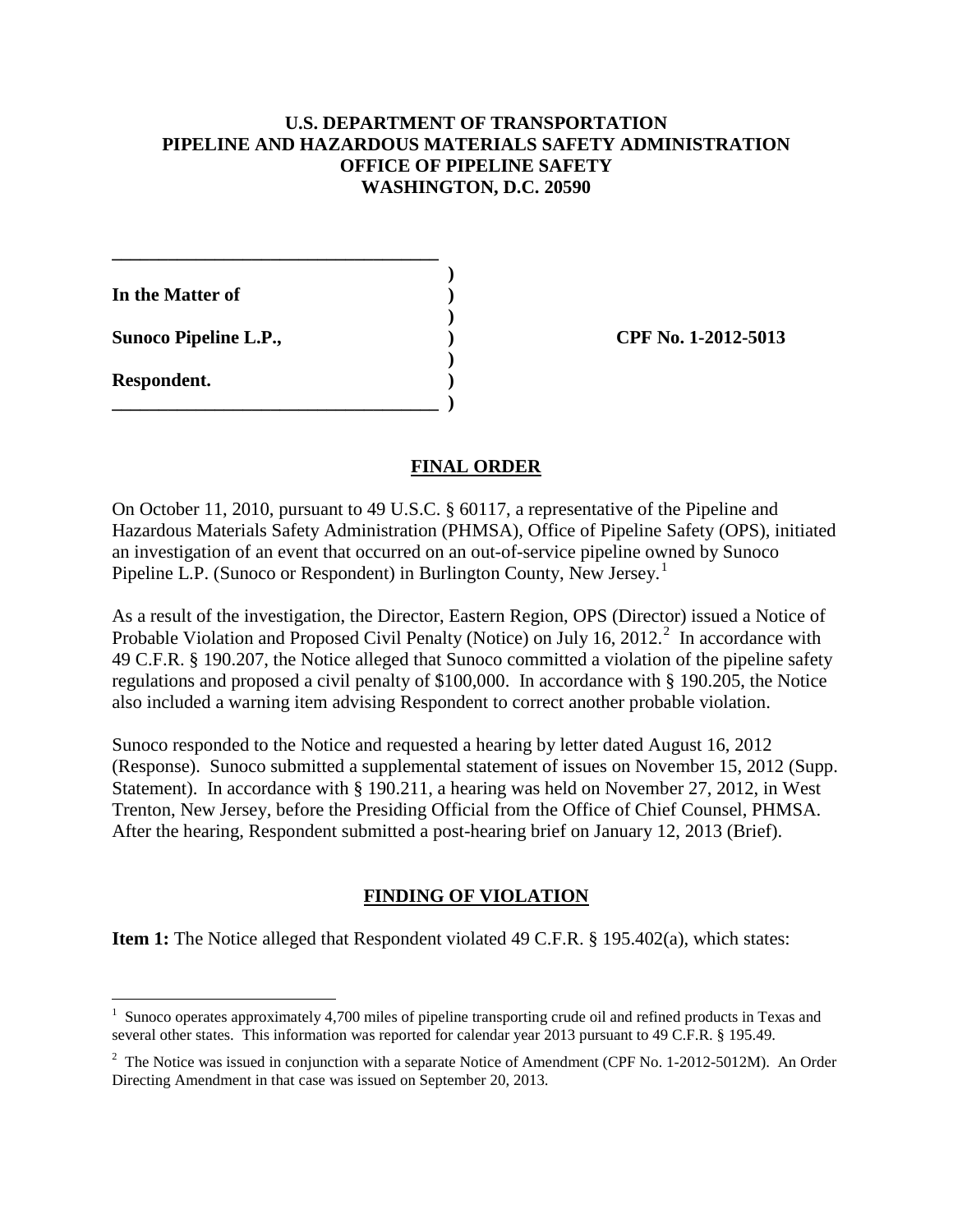### **§ 195.402 Procedural manual for operations, maintenance, and emergencies.**

(a) *General.* Each operator shall prepare and follow for each pipeline system a manual of written procedures for conducting normal operations and maintenance activities and handling abnormal operations and emergencies . . . .

(c) *Maintenance and normal operations.* The manual required by paragraph (a) of this section must include procedures for the following to provide safety during maintenance and normal operations . . . .

(10) Abandoning pipeline facilities, including safe disconnection from an operating pipeline system, purging of combustibles, and sealing abandoned facilities left in place to minimize safety and environmental hazards . . . .

The Notice alleged that Respondent violated § 195.402(a) by failing to follow its written procedures for abandoning a pipeline. Specifically, the Notice alleged that during abandonment of the 16-inch Harbor Pipeline in Burlington County, New Jersey, on October 11, 2010, Respondent did not conduct vapor monitoring and used a torch to cut the pipe, resulting in a small amount of product inside the pipe catching fire, dripping out of the pipe, and burning in the trench. The Notice alleged that Respondent's procedures required: use of a mechanical cutter rather than a torch; performance of atmospheric monitoring to detect flammable vapors; and ensuring the pipeline has been sufficiently drained.

In its written submissions and at the hearing, Sunoco argued that its pipeline had already been abandoned prior to October 11, 2010, and therefore the Company was not required to comply with § 195.402(a) on the day of the event. Sunoco contended the cutting activities and fire were "outside of the scope of PHMSA's jurisdiction" and "not subject to PHMSA's oversight or enforcement" because the pipe was no longer used in the transportation of hazardous liquids.<sup>3</sup> Alternatively, Sunoco argued that even if the requirements of § 195.402(a) did apply, the alleged violation should be withdrawn because Sunoco complied with the applicable regulatory requirements.

The following analysis considers whether the pipeline was subject to § 195.402 on the day of the event. If the pipeline was subject to § 195.402, as alleged in the Notice, PHMSA must consider whether Sunoco complied with the regulation during the removal activities.

## 1. Relocation of the Harbor Pipeline and Events of October 11, 2010

In June 2010, Respondent began an effort to relocate its 16-inch Harbor Pipeline to allow widening of the nearby New Jersey Turnpike. The relocation project involved, among other things, construction of a new 1.85-mile pipeline segment approximately 350 feet away from the original location and removal of the old pipe.<sup>4</sup>

 $3$  Response at 1.

<sup>4</sup> Response at 1-2; Brief at 2-3.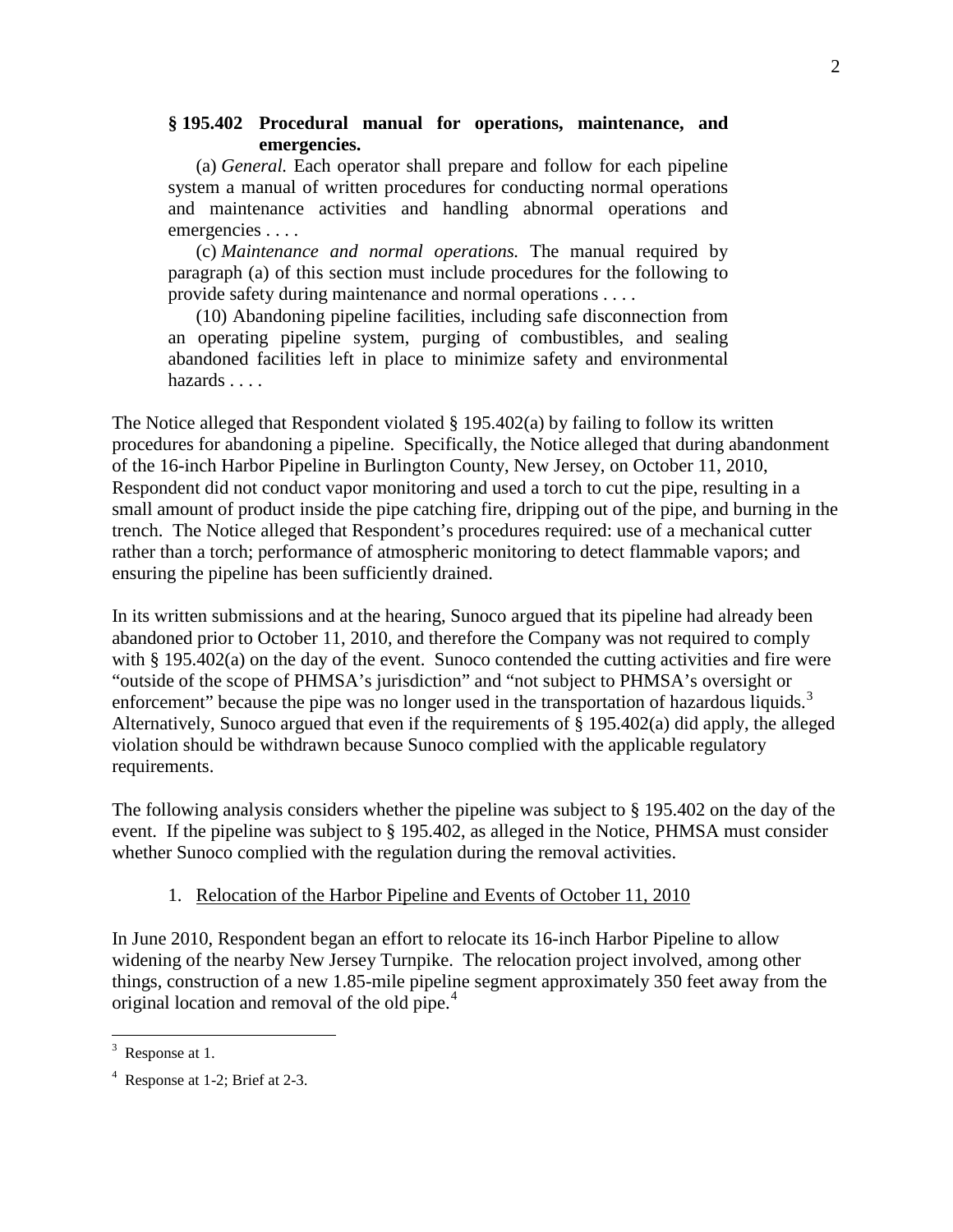On September 20, 2010, Respondent purged product from the existing pipeline using nitrogen and cleaning pigs. The next day the Company began cutting the pipe at the beginning and end points of the relocation. Special mechanical or "cold" cutters were used, which do not create sparks that could ignite flammable vapors in the pipeline. The valves at both ends of the section were removed, along with the flanges, and the pipe was capped at both ends. Over the next several weeks, Respondent cut and removed portions of the pipe.<sup>5</sup>

By October 2010, most of the old pipe had been removed. The remaining portion was tested for flammable vapors on Saturday, October 9, 2010, with results indicating it would be safe to perform "hot work," such as using a torch for cutting. No record of that vapor test was maintained. Respondent proceeded to use an oxy-acetylene torch to cut the pipe that day without incident.<sup>6</sup> Two days later, on Monday, October 11, 2010, Respondent again used a torch to cut the pipe. No vapor test was conducted that day as workers believed the test performed two days earlier was sufficient.<sup>7</sup>

During cutting on October 11, 2010, a worker began to notice smoke. Cutting was stopped and workers determined the smoke was coming from residual product in the pipe that had caught fire. A plastic cap on the end of the pipe "blew off with a pop" and a small amount of product dripped out of the pipe and burned on the ground with a flame up to 18 inches high.<sup>8</sup> Use of two fire extinguishers were unable to put out the flames, so equipment was used to pour dirt on the flame and burning pipe. Respondent reported the fire to the National Response Center in accordance with  $\S$  195.52, but subsequently attempted to rescind the report.<sup>9</sup>

## 2. Whether the Pipeline Was Subject to 49 C.F.R. § 195.402

The federal pipeline safety regulations in 49 C.F.R. Part 195 include standards for safely abandoning pipeline facilities to permanently remove them from service. The standards state that operators must prepare and follow written procedures for abandonment that address, at a minimum, safely disconnecting the facility from the operating system, purging the combustibles, and sealing the facility if left in place to minimize safety and environmental hazards.<sup>10</sup>

These requirements apply to all pipelines subject to 49 C.F.R. Part  $195<sup>11</sup>$  In the present matter, Respondent did not dispute that its pipeline was subject to Part 195—at least prior to the

 $\overline{a}$ <sup>5</sup> The new pipe was connected to the operating system on September 21, 2010, and placed in service on September 23, 2010. Respondent contended the old pipe was officially abandoned on September 21, 2010.

<sup>6</sup> Response at 1-2; Brief at 2-3.

<sup>7</sup> OPS Pipeline Safety Violation Report (Jul. 16, 2012), Exhibit A-2, Sunoco's *Incident Analysis for NJ Turnpike Fire In Pipe* at 1-2.

<sup>8</sup> *Incident Analysis* at 1-2.

<sup>&</sup>lt;sup>9</sup> Brief at 6.

<sup>&</sup>lt;sup>10</sup> § 195.402(a) and (c)(10).

<sup>&</sup>lt;sup>11</sup> *See* § 195.1 (describing which pipelines are covered by Part 195).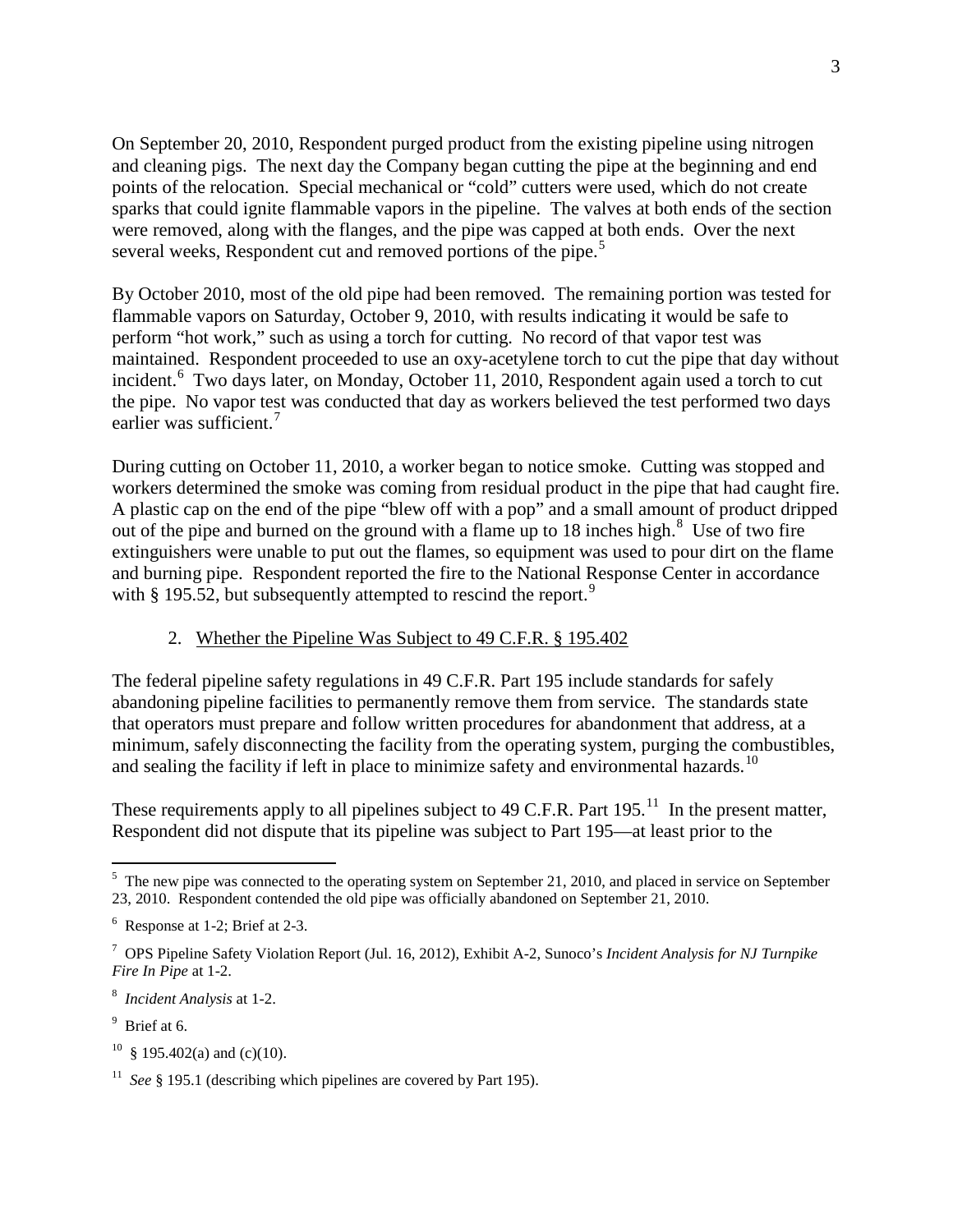relocation project. Accordingly, any abandonment of the facility was required to be performed in accordance with these requirements.

To determine whether Respondent's pipeline had been abandoned prior to the time of the event, PHMSA must consider whether Respondent followed written procedures for abandoning its pipeline that complied with the standards in  $\S$  195.402(a) and (c)(10).

# *A. Respondent's Written Procedures for Abandonment*

Respondent's written procedures required completion of four general activities to abandon a pipeline under § 195.402(a) and (c)(10).<sup>12</sup> The requirements were: (1) purging product from the facility; (2) physically disconnecting the facility from other facilities currently in service; (3) capping the ends of the defining limits of the facility; and (4) if practical, physically removing the facility from the ground. These activities coordinate with  $\S 195.402(c)(10)$ .

With regard to whether Respondent completed the first activity, purging product from the facility, OPS argued that Respondent had not completely purged the line because a small amount of product was left over and caught fire.

The record reflects that in September 2010 Respondent purged the facility of combustibles using nitrogen and several cleaning pigs. At the hearing, both parties acknowledged that it may not be possible to remove absolutely all product during a purge, and that trace amounts of product or "clingage" may be left over. Clingage can coalesce over the course of several weeks at low points on the pipe segment, and may be of a quantity that could burn under the right conditions.<sup>13</sup>

The evidence suggests the small amount of product left over in Respondent's pipeline was clingage that had coalesced at the low spot where Respondent was cutting. There is not sufficient evidence in the record to find Respondent improperly purged its pipeline based solely on the presence of such a small amount of product in the line. Accordingly, PHMSA finds Respondent purged the facility as required under its procedures.

With regard to the second and third activities, evidence shows that in late September 2010, Respondent physically disconnected the pipe from service by removing the valves and flanges at both ends of the section.<sup>14</sup> Respondent also capped the pipe at both ends. These facts were not disputed. Therefore, PHMSA finds Respondent physically disconnected the facility and capped the ends as required under its procedures.

With regard to the final activity, Respondent was required to remove the pipeline from the ground if practicable. Evidence shows Respondent was in the process of removing the pipeline from the ground when the event occurred. A "substantial amount" of the facility had already

 $\overline{a}$ <sup>12</sup> Violation Report, Exhibit A-5, Sunoco's *DOT 195 Maintenance Manual, Subpart F: Operation and Maintenance, Section 195.402.c.10 Abandoning Pipeline Facilities* (Oct. 31, 2010).

<sup>&</sup>lt;sup>13</sup> Brief, Affidavit at  $\P$  9.

<sup>&</sup>lt;sup>14</sup> Supp. Statement at 2.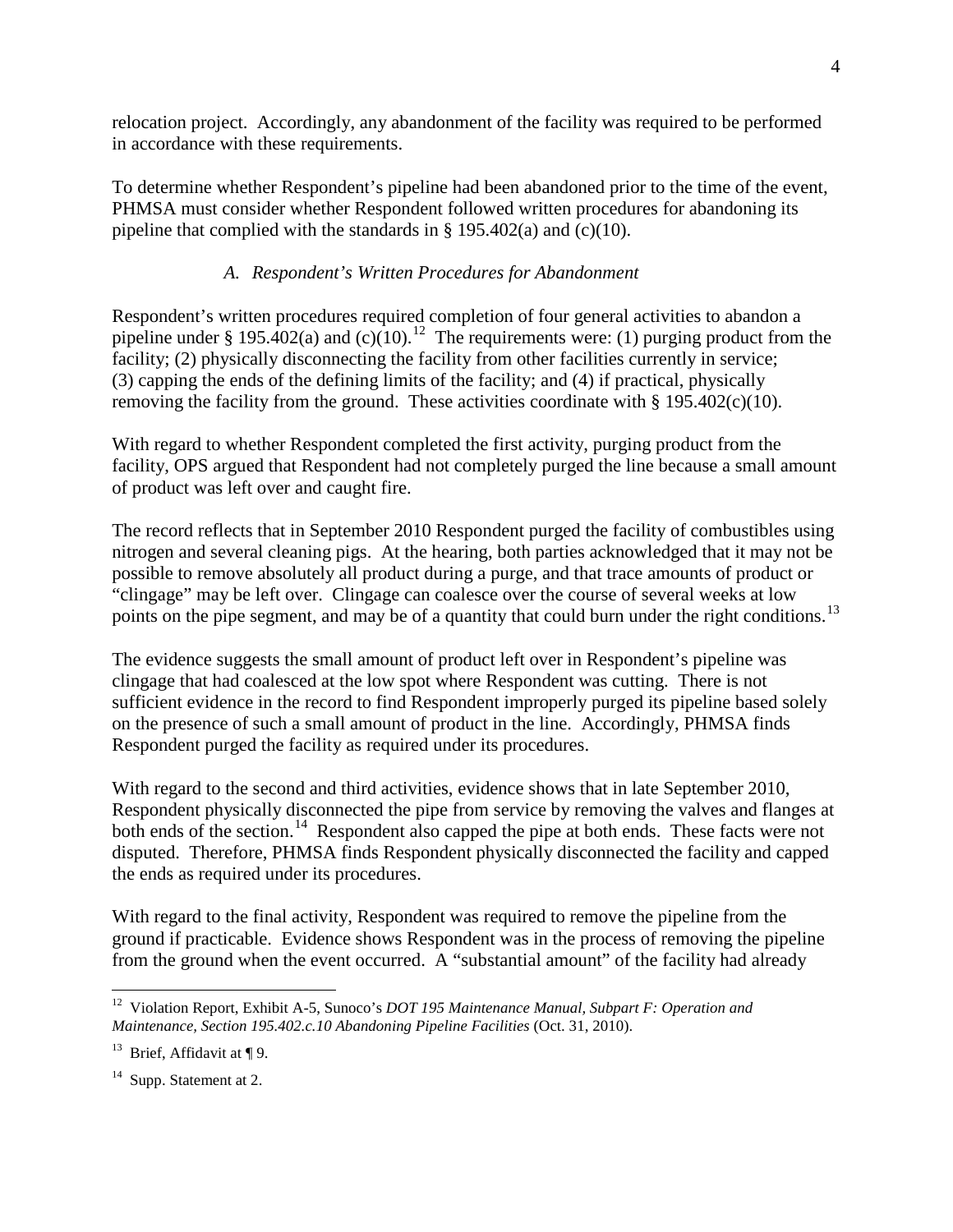been removed, but the portion at issue here had not been removed when Respondent's cutting activities resulted in a fire. 15

Respondent argued that removal was not required. PHMSA notes two reasons why removal was required under the regulation to abandon the pipeline. First, an operator may only forgo removal under  $\S 195.402(c)(10)$  if the operator elects to permanently abandon the facility in place. A pipeline that is not going to be permanently abandoned in place presents an ongoing safety risk, including cutting and removal processes undertaken while hazardous materials are present. In this case, Respondent did not intend to abandon the facility in place. Therefore, Respondent was required to remove the pipeline in a safe manner according to its written procedures. Second, Sunoco was required to follow its own written procedures for completing the abandonment. Sunoco's procedures specified the facility must be removed if practical.

For these reasons, PHMSA finds that under a plain reading of the regulation, Respondent's pipeline facility was not abandoned pursuant to  $\S$  195.402(a) and (c)(10) when the events occurred on October 11, 2010.

## *B. Additional Information Presented by Respondent*

Respondent presented several additional reasons why PHMSA should find the pipeline was abandoned.

First, Respondent argued the pipeline no longer met statutory and regulatory definitions of a "pipeline facility" because it was no longer "used or intended to be used in transporting hazardous liquid."<sup>16</sup>

On this issue, PHMSA has consistently stated that a pipeline facility subject to Part 195 remains subject to the pipeline safety standards until it is abandoned in accordance with the regulations.<sup>17</sup> Respondent's pipeline facility had not been abandoned under § 195.402(a) and (c)(10). Therefore, it remained subject to Part 195.

Respondent also argued the pipeline was abandoned because: Sunoco had lost its right to operate the pipe; Sunoco never intended to use it again; the pipe could no longer be used to transport hazardous liquids; and the new replacement pipe had already been placed in service.<sup>18</sup>

 $\overline{a}$  $15$  Supp. Statement at 2.

<sup>&</sup>lt;sup>16</sup> Brief at 8 (quoting 49 U.S.C. § 60101(a)(5) and 49 C.F.R. § 195.2).

<sup>17</sup> *See, e.g.*, NuStar Terminals Operations P'ship, CPF No. 1-2011-5011, Item 4, 2012 WL 6946967 (Dec. 18, 2012) ("only pipelines permanently removed from service are exempt from Part 195 regulations"); Alyeska Pipeline Serv. Co., CPF No. 5-2005-5023, Item 8, 2009 WL 5538655 (Dec. 16, 2009) ("once a hazardous liquid pipeline facility is placed in service, that facility is subject to the requirements of Part 195 until it is abandoned"), also available at http://www.phmsa.dot.gov/pipeline/enforcement (follow links to enforcement actions since 2002). Although an abandoned pipeline no longer must be maintained under Part 195, it may still be subject to certain requirements under Part 195. *See, e.g.*, § 195.59 (requiring reporting of certain abandoned facilities).

<sup>&</sup>lt;sup>18</sup> Supp. Statement at 2; Brief at 11-12.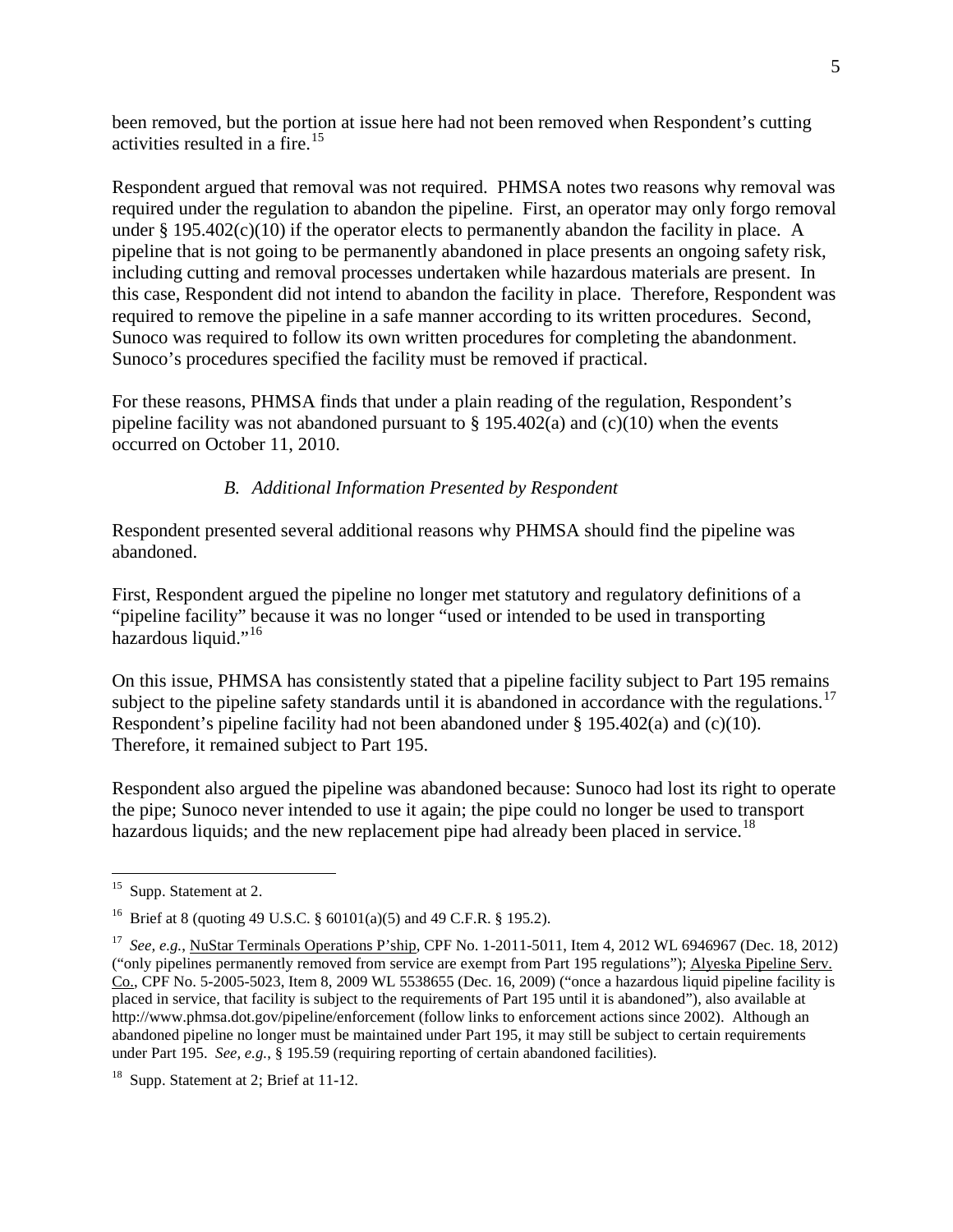While these facts may correlate with the abandonment, it is § 195.402 that establishes the regulatory requirements for abandonment under Part 195. Accordingly, these facts do not prove the pipeline was abandoned if the regulatory requirements were not met.

Respondent also cited a regulatory interpretation issued by PHMSA in April 2009.<sup>19</sup> The interpretation discussed the applicability of Part 195 to an inactive pipeline. While the interpretation did not contain an abundance of detail about the pipeline at issue, it noted the line had been disconnected and purged with nitrogen for several years.<sup>20</sup> The operator of the pipeline believed the inactive or "idle" pipeline was not subject to Part 195 because it was not being used in hazardous liquid service or engaged in transmission. As such, the operator believed the pipeline was "abandoned for regulatory purposes but not permanently abandoned" so the operator could use the pipeline again sometime in the future.

In the written interpretation issued by PHMSA, the Agency agreed the pipeline was no longer subject to Part 195, but not for the reasons offered by the operator. PHMSA clarified that the pipeline safety regulations do not recognize pipelines as "idled," so merely ceasing normal operation of a pipeline does not remove a pipeline from the Part 195 requirements. A pipeline must be abandoned according to  $\S 195.402(c)(10)$  for the requirements in Part 195 to no longer apply. PHMSA found the operator's pipeline had been *permanently* abandoned, not merely abandoned "for regulatory purposes." Therefore, PHMSA found the pipeline could not be put back in service as the operator suggested. The only way the pipeline could be put back in serve was if the pipeline is maintained according to Part 195 for the entire abandonment period or if the pipeline can meet the requirements for a newly designed and constructed pipeline.

Sunoco argued this interpretation proves that its own disconnected and purged pipeline was no longer subject to Part  $195<sup>21</sup>$ . This interpretation, however, did not establish a general standard that any disconnected and purged pipeline is no longer regulated. Rather, the interpretation clarified that a pipeline must be abandoned according to  $\S 195.402(c)(10)$  for the requirements in Part 195 to no longer apply. The Agency concluded in the interpretation that the regulatory requirements had been met to abandon the line in place.<sup>22</sup> In the present matter, Sunoco had not met the regulatory requirements for abandonment, as already discussed.

Sunoco also cited an enforcement case issued in December 2009, in which PHMSA decided whether a pump station had been abandoned.<sup>23</sup> The pump station had been out of service for

 $\overline{a}$ 

 $19$  Brief at 9-10.

<sup>&</sup>lt;sup>20</sup> Interpretation issued to Equistar Chemicals, LP, PI-08-0003 (Apr. 6, 2009), available at http://phmsa.dot.gov/pipeline/regs/interps (accessed Apr. 14, 2014).

 $21$  Brief at 10.

<sup>&</sup>lt;sup>22</sup> Additional factual information about the pipeline was not included in the interpretation. For example, the interpretation did not describe the manner in which the pipeline was sealed, as required under  $\S 195.402(c)(10)$  if the pipeline is abandoned in place. But PHMSA ultimately determined that each of the necessary regulatory requirements for abandonment were met.

 $23$  Alyeska Pipeline, CPF No. 5-2005-5023, Item 8.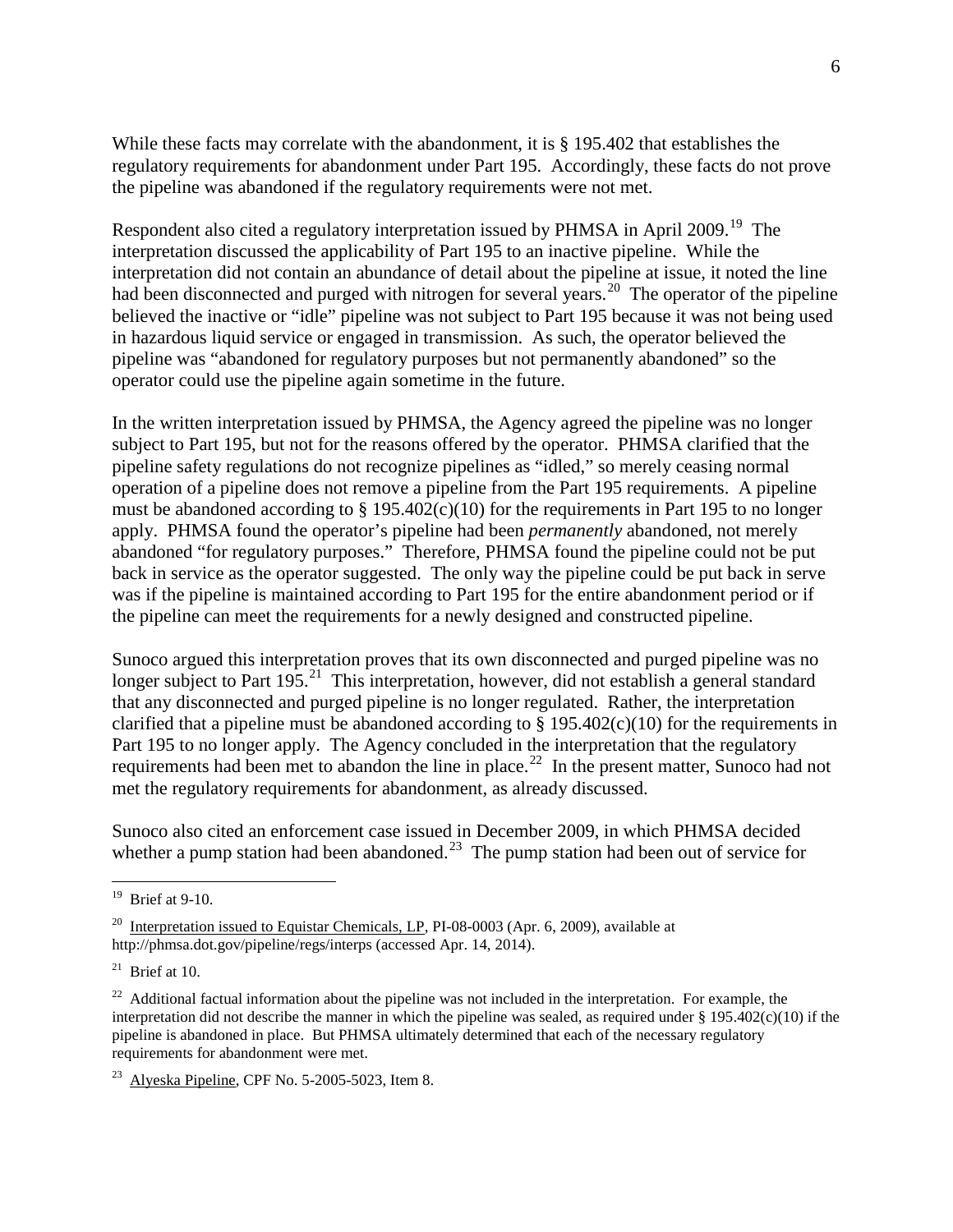eight years and was no longer used in the transportation of hazardous liquids. Citing the regulatory interpretation discussed above, PHMSA concluded that the pump station had not been abandoned because the operator had not completed the necessary steps to abandon the facility under § 195.402. PHMSA reasoned that once a hazardous liquid pipeline facility is placed in service, the facility is subject to the requirements of Part 195 until it is abandoned under the regulation.

In the present matter, PHMSA has similarly concluded that Sunoco did not complete the necessary steps under the regulation to abandon its pipeline facility. Therefore, the facility remained subject to Part 195.

Respondent also cited to administrative guidance material that addresses abandonment of pipelines. Respondent argued the guidance demonstrates that the pipeline was no longer subject to Part  $195.<sup>24</sup>$ 

PHMSA has made public its enforcement guidance for the Part 195 regulations. In the guidance, PHMSA discusses the differences between *abandoned* pipelines and *inactive* pipelines. Abandoned pipelines are described as permanently removed from service, physically separated from the source of hazardous liquid, and no longer required to be maintained under Part 195.<sup>25</sup> An inactive or idled pipeline, by contrast, is described as one that is not presently used to transport hazardous liquids, but still maintained under Part 195.<sup>26</sup> These explanations are informational only and do not constitute regulatory standards or definitions.<sup>27</sup>

PHMSA explains in the guidance that under the regulations, pipe is considered either active or abandoned—there are no provisions for idled or inactive pipe. Therefore, "[i]f a pipeline has not been abandoned according to the [regulation], then it is active and the operator must ensure that the pipeline complies with all requirements of Part  $195.^{28}$  This guidance is consistent with the above analysis of Respondent's pipeline.

## *C. Conclusion*

On the issue of whether Sunoco's pipeline had been abandoned prior to October 11, 2010, PHMSA finds Respondent was in the process of abandoning its facility, but the portion of pipe at issue had not been abandoned because it was not removed from the ground or permanently abandoned in place as required under § 195.402(a) and (c)(10). Also, Respondent had not

 $\overline{a}$ 

<sup>24</sup> *Operations & Maintenance (O&M) Enforcement Guidance: Part 195 Subpart F* (Dec. 7, 2011), available at http://www.phmsa.dot.gov/foia/e-reading-room (accessed Apr. 14, 2014).

<sup>25</sup> *O&M Enforcement Guidance* at 3.

<sup>26</sup> *O&M Enforcement Guidance* at 17.

 $27$  The introduction to the guidance states: "This document is not a regulation and creates no new legal obligations. The regulation is controlling."

<sup>28</sup> *O&M Enforcement Guidance* at 43.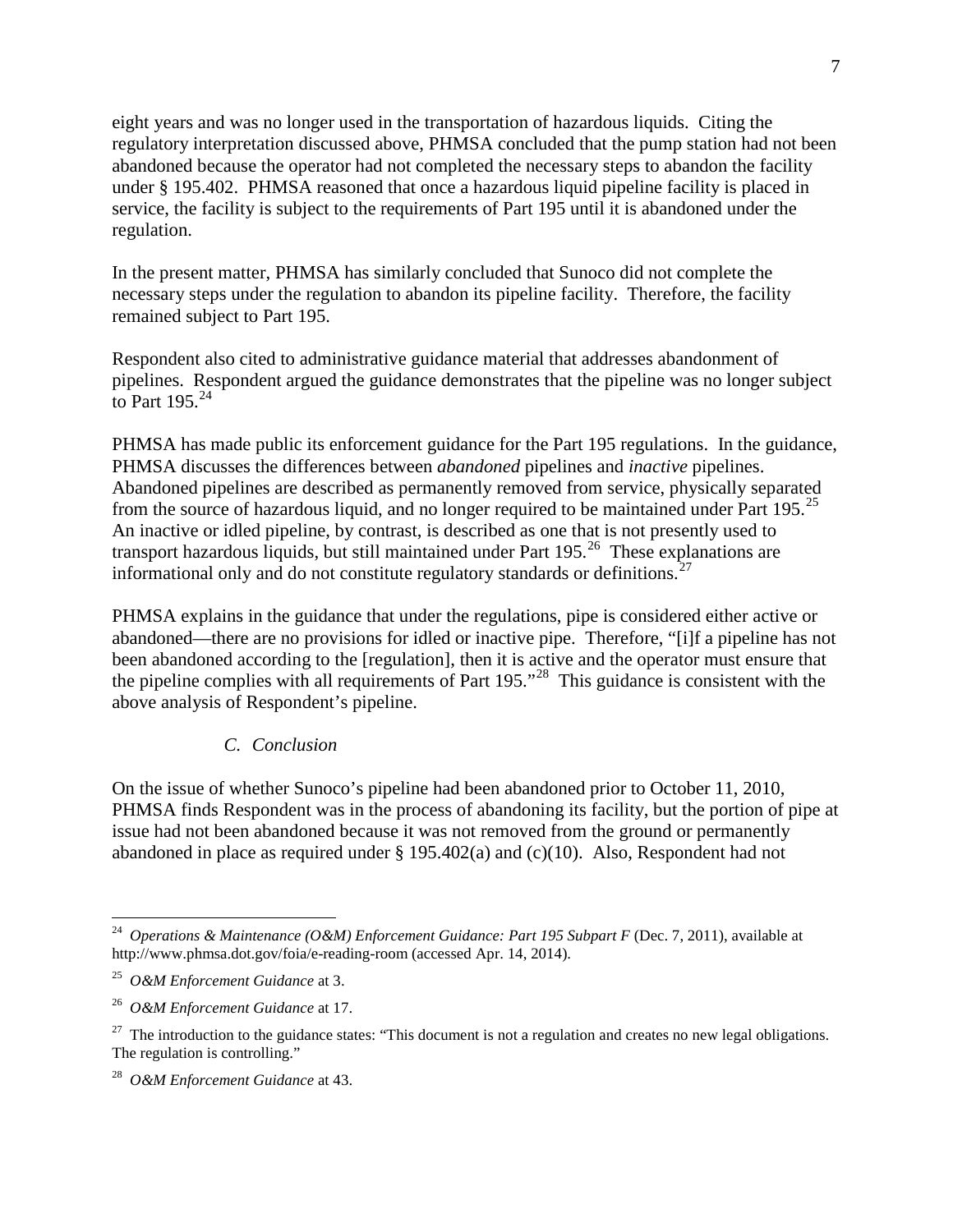completed its own procedures for the abandonment, which required removal. Therefore, the pipe remained subject to the regulations in Part 195.

# 3. Whether Sunoco Complied with § 195.402

Section 195.402(a) mandated that Respondent have and follow written procedures during the abandonment of its pipeline on October 11, 2010. The Notice alleged that Respondent violated § 195.402(a) by failing to follow its procedures entitled *Operator Qualification Procedure, OQP-361, Safe Disconnect of Pipeline Facilities*. 29

As an initial matter, Respondent stated that *Procedure OQP-361* governed the Company's earlier decommissioning activities but not its activities on October 11, 2010. Respondent noted the purpose of *Procedure OQP-361* is "[t]o provide instructions for the safe disconnecting and draining of a pipeline section from service, permanently. This procedure does not include purging the liquid from the pipeline or sealing the pipeline."<sup>30</sup> Since the pipe had already been disconnected from the in-service pipeline, Respondent argued these procedures did not apply to subsequent cutting activities like those occurring on October 11, 2010.<sup>31</sup>

PHMSA has reviewed Respondent's procedures and agrees they do cover draining and cutting of a pipeline connected to an in-service facility. For example, Paragraph 2.9 of *Procedure OQP-*361 requires opening drain valves and collecting the liquid drained from the pipeline.<sup>32</sup> After ensuring the pipeline is sufficiently drained, Paragraph 2.13 requires using a mechanical pipe cutter (cold cutter) for cutting the pipe. Paragraph 2.14 requires collecting any residual liquid released from the cut points. Finally, Paragraph 2.15 requires separation of the disconnected pipe segment from the operating pipeline.

While it is evident the procedures apply to the cutting of drained pipe, as asserted by Respondent, it appears the procedures could likewise apply to the cutting of pipe after it has been purged with nitrogen. Cutting a pipeline after draining and after purging with nitrogen both involve the possibility that flammable liquids or vapors will be encountered.<sup>33</sup> There is also a risk of ignition and fire during both activities. Respondent's cutting of its purged pipeline on October 11, 2010, presented many of the same hazards that *Procedure OQP-361* was designed to protect against. Respondent has not presented a convincing reason why it should not follow *Procedure OQP-361* when cutting a purged pipeline to ensure safety.

 $\overline{a}$ 29 Violation Report, Exhibit A-4, *Sunoco Procedure OQP-361* (Nov. 8, 2004).

<sup>30</sup> *Procedure OQP-361* at 2.

 $31$  Brief at 12-13.

<sup>32</sup> *Procedure OQP-361* at 9.

<sup>&</sup>lt;sup>33</sup> For example, the procedures caution that individuals may encounter unexpected hazardous liquids or fire due to ignition of hazardous liquids or gases. *Procedure OQP-361* at 3. Likewise, when cutting a pipeline that has been purged, some product may remain in the line. Brief at 6.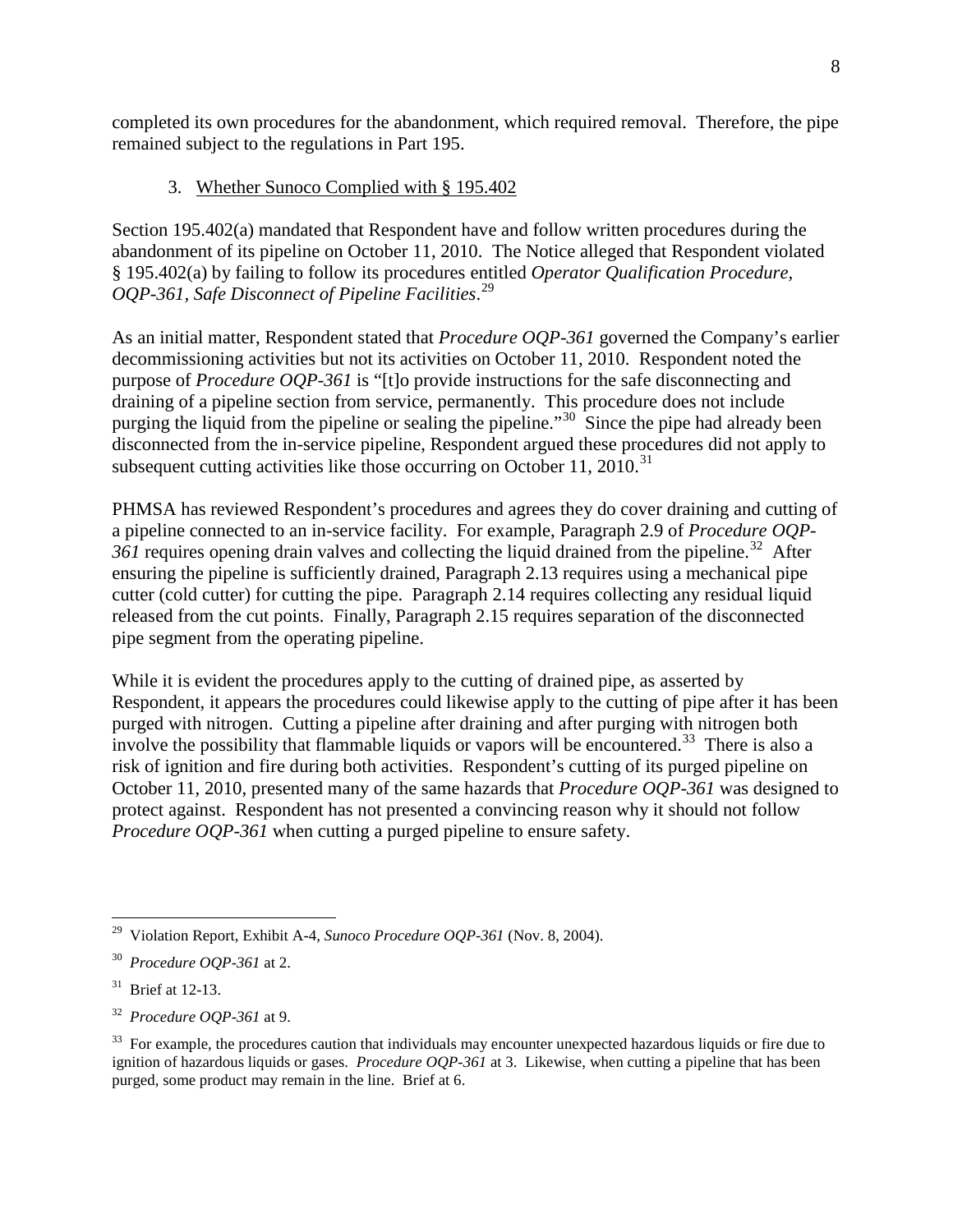Moreover, Respondent did not suggest that any other procedures applied to the cutting activities on October 11, 2010, and Respondent did not produce any alternative written procedures. Were PHMSA to accept that *Procedure OQP-361* did not apply to its cutting activities on October 11, 2010, PHMSA must conclude Sunoco violated § 195.402(a) by failing to have written procedures for cutting and removing the pipeline to complete abandonment.

Respondent argued in the alternative that "even if the procedures are found to have somehow applied thereafter, Sunoco nonetheless complied."<sup>34</sup> PHMSA considers each of the three alleged instances of noncompliance set forth in the Notice to determine whether Respondent followed its procedures as required under § 195.402.

# *A. Paragraph 2.1 – Atmospheric Monitoring*

The Notice alleged that Respondent did not follow Paragraph 2.1 of *Procedure OQP-361*, which required the Operator to perform atmospheric monitoring during disconnection activities to detect potentially flammable vapors. Specifically, the Notice alleged that Respondent failed to test for vapors during disconnection activities on October 11, 2010.

In its written submissions and at the hearing, Sunoco argued that it performed gas monitoring two days before on October 9, 2010, and the test did not indicate the presence of flammable vapors. Respondent also argued that even if gas monitoring was conducted on the day of the incident, it "very likely  $\dots$  would not have detected the product."<sup>35</sup>

Having reviewed the evidence, PHMSA finds that Paragraph 2.1 of *Procedure OQP-361* required Respondent to "ensure atmospheric monitoring indicates no vapors present at all work locations." The monitoring was required to be performed "while disconnection activities are in progress."<sup>36</sup> Respondent did not perform atmospheric monitoring to check for vapors at the work location on October 11, 2010. Accordingly, Respondent did not comply with this procedure. While it cannot be known for certain if gas monitoring conducted the day of the fire would have detected flammable vapors, failing to perform the monitoring eliminated any chance of detecting them, and more importantly, did not comply with the procedures as written.

# *B. Paragraph 2.13 – Use of Mechanical Cutters*

The Notice alleged Respondent did not follow Paragraph 2.13 of *Procedure OQP-361*, which required the Operator to use only a mechanical or "cold" pipe cutter for cutting the pipeline. The Notice alleged Respondent used an oxy-acetylene torch or "hot" cutter on October 9 and 11, 2010, when cutting flanges from the pipe.

 $\overline{a}$  $34$  Brief at 13.

 $35$  Brief at 13.

<sup>36</sup> *Procedure OQP-361* at 8.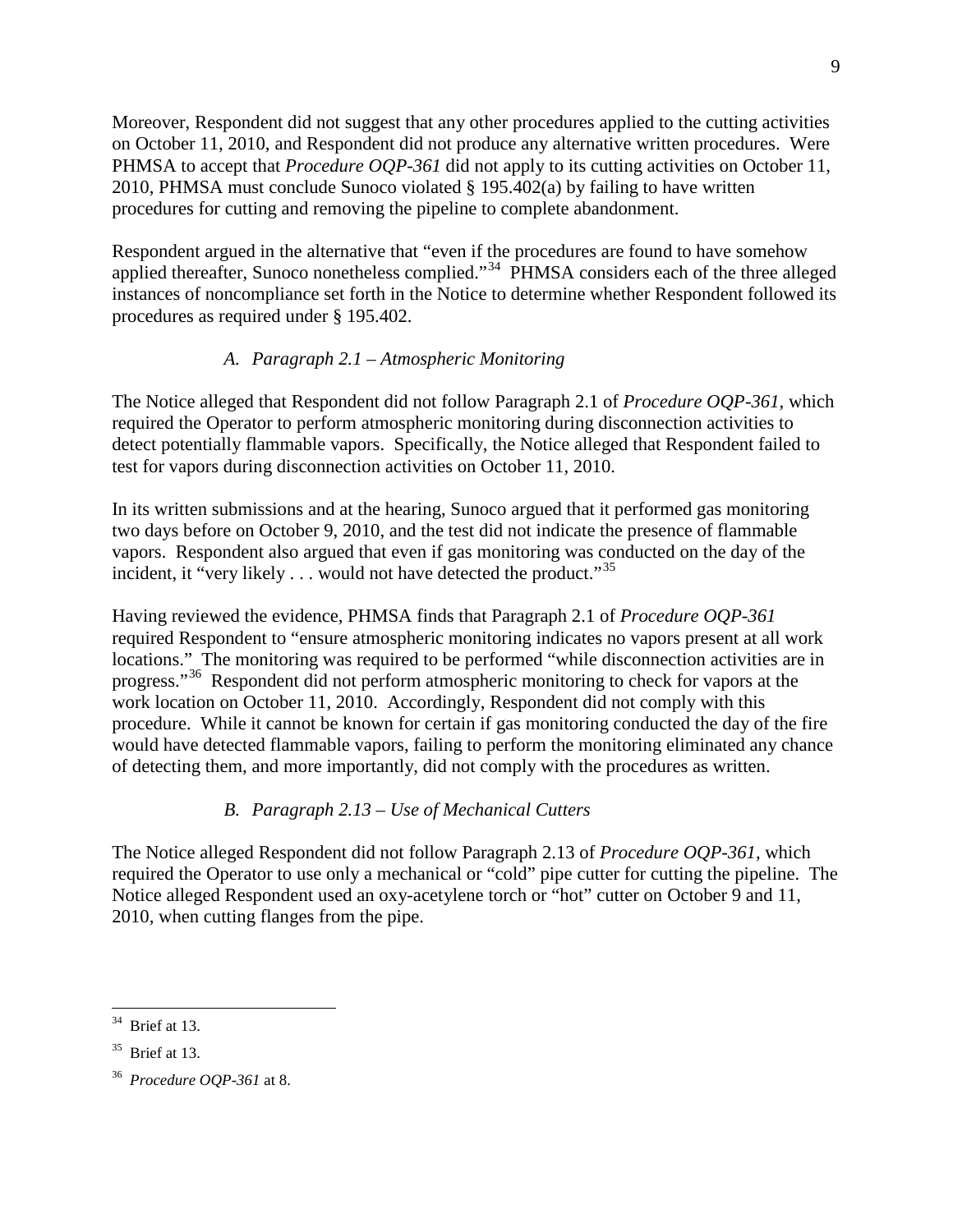Respondent argued the pipe had previously been cut with a torch without incident, and that gas testing performed less than two days before the fire indicated a safe range for hot work. For this reason, Respondent argued residual product "was not anticipated."<sup>37</sup>

Having reviewed the evidence, PHMSA finds that Paragraph 2.13 of Respondent's *Procedure OQP-361* stated that workers were required to "obtain mechanical pipe cutter (i.e., cold cutter), and cut [the] pipe between bond clamps."38 The procedure did not permit using an oxyacetylene torch. Regardless of whether residual product was "anticipated," small amounts of product may remain in a pipeline after it has been purged.<sup>39</sup> The use of cold cutters is meant to address this hazard by preventing an ignition source where flammable vapors and hazardous liquids may be present. PHMSA finds Respondent's use of a torch did not comply with this procedure.

# *C. Paragraph 2.10 – Ensuring the Segment is Sufficiently Drained*

Finally, the Notice alleged Respondent did not follow Paragraph 2.10 of *Procedure OQP-361*, which required the Operator to ensure the pipeline was sufficiently drained. The Notice alleged that a small amount of liquid present in the pipe caught fire, spilled onto the ground, and burned in the trench, demonstrating the pipeline had not been adequately drained.

Sunoco contended that it had drained the line consistent with its procedures and industry standards by using pigs and purging it with nitrogen to remove all product to the extent possible.

As explained in more detail above, the record reflects that Respondent purged its facility and the small amount of product left over was clingage that had coalesced where Respondent was cutting. There is not sufficient evidence in the record to find Respondent improperly purged its pipeline based solely on the presence of such a small amount of product in the line. This allegation is withdrawn.

4. Conclusion

Having reviewed the evidence, PHMSA finds Respondent committed a violation of § 195.402(a) by failing to follow its procedures for performing mechanical cutting and atmospheric monitoring when abandoning its pipeline. These findings of violation will be considered a prior offense in any subsequent enforcement action taken against Respondent.

PHMSA also finds there is insufficient evidence to prove Respondent failed to sufficiently drain the pipeline. This portion of the alleged violation is withdrawn.

 $\overline{a}$  $37$  Supp. Statement at 3.

<sup>38</sup> *Procedure OQP-361* at 8.

 $39$  Brief at 6.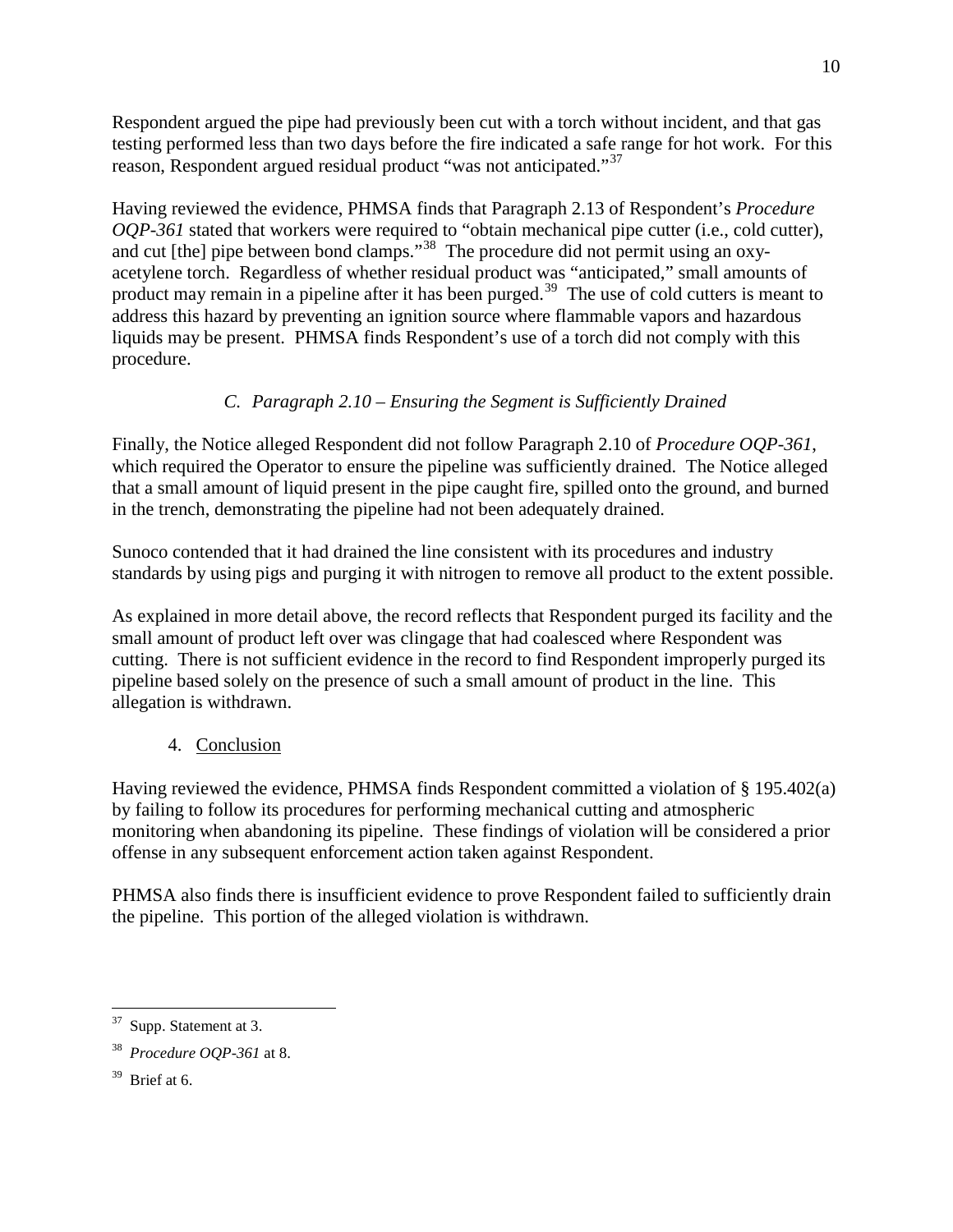#### **ASSESSMENT OF PENALTY**

Under 49 U.S.C. § 60122, Respondent is subject to an administrative civil penalty not to exceed \$100,000 per violation for each day of the violation, up to a maximum of \$1,000,000 for any related series of violations.<sup>40</sup>

In determining the amount of a civil penalty under 49 U.S.C. § 60122 and 49 C.F.R. § 190.225, PHMSA considers the following criteria: the nature, circumstances and gravity of the violation, including adverse impact on the environment; the degree of Respondent's culpability; the history of Respondent's prior offenses; the good faith of Respondent in attempting to comply with the pipeline safety regulations; and the effect on Respondent's ability to continue in business. PHMSA may also consider the economic benefit gained from the violation, and such other matters as justice may require.

The Notice proposed a civil penalty of \$100,000 for the violation cited above, which was the maximum penalty authorized for a single-day violation. The proposed penalty amount was based on factual assertions in the Violation Report relevant to each of the penalty assessment considerations. Respondent contested some of those factual assertions and provided additional information in support of eliminating or reducing the proposed civil penalty.

#### Nature, circumstances, and gravity of the violation

The proposed penalty was based, in part, on assertions that Sunoco did not follow its procedures and that Sunoco discovered this issue when conducting a post-accident analysis. The proposed penalty was also based on the gravity of the violation being "a causal factor in an accident."<sup>41</sup>

Respondent advanced two reasons why the gravity of the violation was less than alleged. First, Respondent argued the violation was only a contributing factor, if at all, because safety procedures were followed and it is not known whether gas monitoring would have detected the trace levels of product on October 11, 2010. Second, the violation had a relatively minor effect on safety because there was no reportable accident under § 195.50, no injuries or fatalities, no explosion, no wildlife impact, and no water contamination. This means there were no impacts on health and little (if any) impact on the environment.

PHMSA notes that Respondent's procedures for cold cutting and gas monitoring were intended to prevent accidental ignition where flammable vapors could be present. Had Respondent followed its procedures to detect combustible vapors and to avoid potential ignition sources, the event could likely have been avoided. PHMSA finds Respondent's failure to follow the procedures was a causal factor in the accident, as alleged. The event was a reportable accident under § 195.50 because it involved the release of hazardous liquid and a fire not intentionally set

 $\overline{a}$ 

<sup>&</sup>lt;sup>40</sup> Subsequent to the Notice issued in this case, the Pipeline Safety, Regulatory Certainty, and Job Creation Act of 2011, Pub. L. No. 112-90, § 2(a), 125 Stat. 1905, increased the civil penalty liability for violating a pipeline safety standard to \$200,000 per violation for each day up to a maximum of \$2,000,000 for any related series of violations.

<sup>41</sup> Violation Report at 5.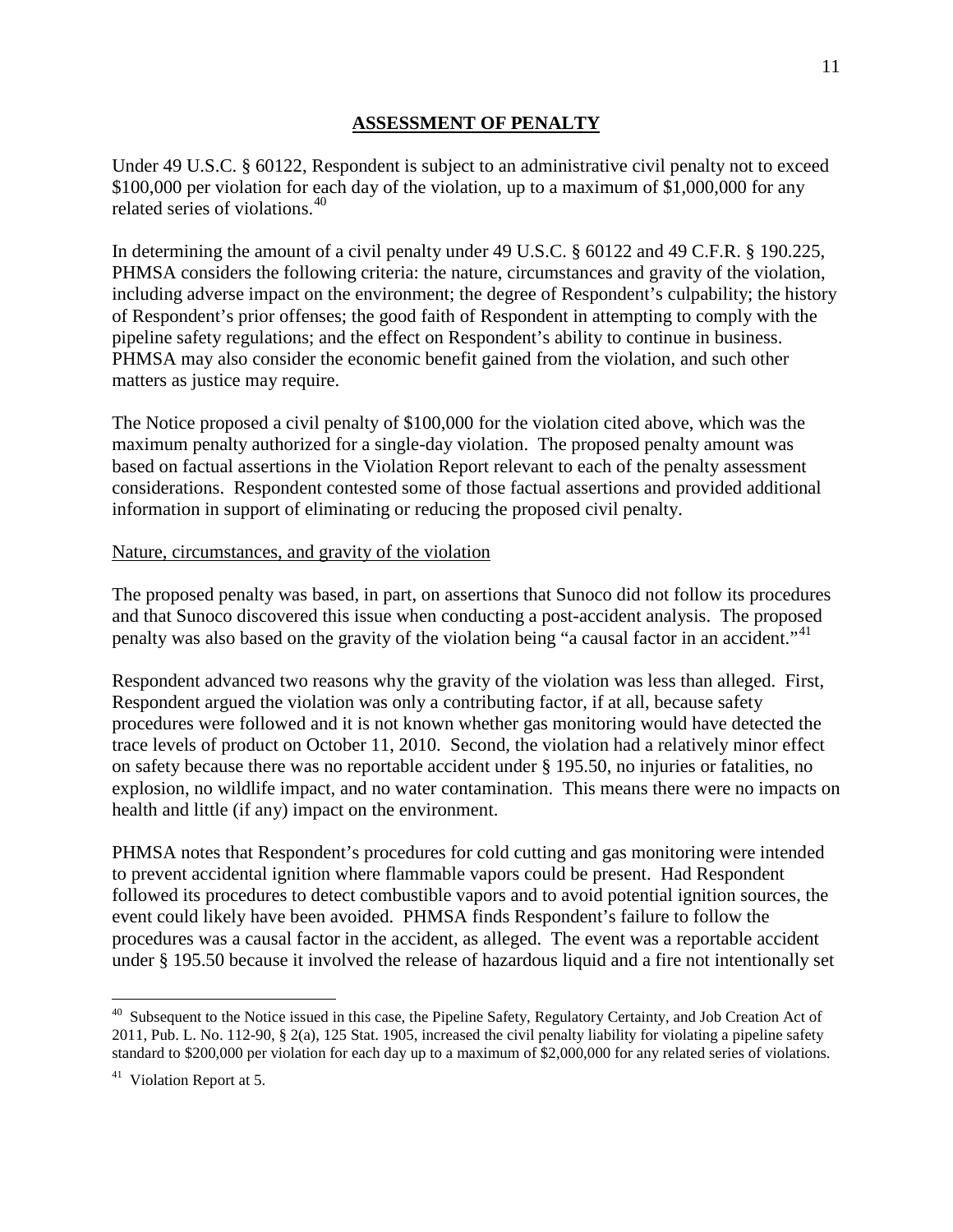by the operator. Accordingly, PHMSA finds the proposed civil penalty is appropriate given the nature, circumstances, and gravity of the violation.

# **Culpability**

When evaluating an operator's culpability, PHMSA considers the extent to which the operator was responsible for the violation that occurred.<sup>42</sup> An operator is expected to be cognizant of the regulatory requirements applicable to its operations and is held responsible for complying with those requirements. An operator will generally be considered culpable for any failure to comply with the requirements absent some justification for the failure, such as an unforeseeable event outside of its control. Finding an operator culpable does not increase the level of the penalty, but if there is a lesser degree of blameworthiness, such as where there is some justification for a failure to comply, PHMSA may find it appropriate to propose or assess a reduce penalty.

In the present case, the Violation Report suggested Respondent should be credited with a lesser degree of blameworthiness because the Operator was cognizant of the regulatory requirement and "took some steps to address the issue, but did not achieve compliance." $43$ 

Respondent argued that it should be credited with an even lower degree of culpability because the Operator was diligent in taking all practicable steps to comply with the regulation.

Having considered Respondent's contention, PHMSA must reject it based on the evidence that Respondent failed to follow its procedures. PHMSA finds the Violation Report accurately described that Respondent had written disconnection procedures, but simply failed to follow them on the day of the accident.<sup>44</sup> For these reasons, the proposed penalty is appropriate based on the degree of Respondent's culpability.<sup>45</sup>

# Good Faith of Respondent in Attempting to Achieve Compliance

When considering good faith in attempting to comply, PHMSA looks at the attempt by an operator to comply with the cited regulation prior to the occurrence of the violation.<sup>46</sup> If an operator made a clear, demonstrable effort to comply with the cited regulation when the violation occurred, PHMSA may find it appropriate to reduce the civil penalty.

 $\overline{a}$ Belle Fourche Pipeline Co., CPF No. 5-2009-5042, at 19, 2011 WL 7006607 (Nov. 21, 2011).

<sup>43</sup> Violation Report at 7.

<sup>&</sup>lt;sup>44</sup> Violation Report at 7. The highest level of culpability as listed in the Violation Report is reserved for situations in which the operator failed to take any action or made a minimal attempt to comply.

<sup>&</sup>lt;sup>45</sup> Given the gravity of the violation, the Notice did not propose a reduced penalty.

<sup>46</sup> Kinder Morgan Liquids Terminals LLC, CPF No. 1-2011-5001, at 11, 2012 WL 6184429 (Oct. 17, 2012).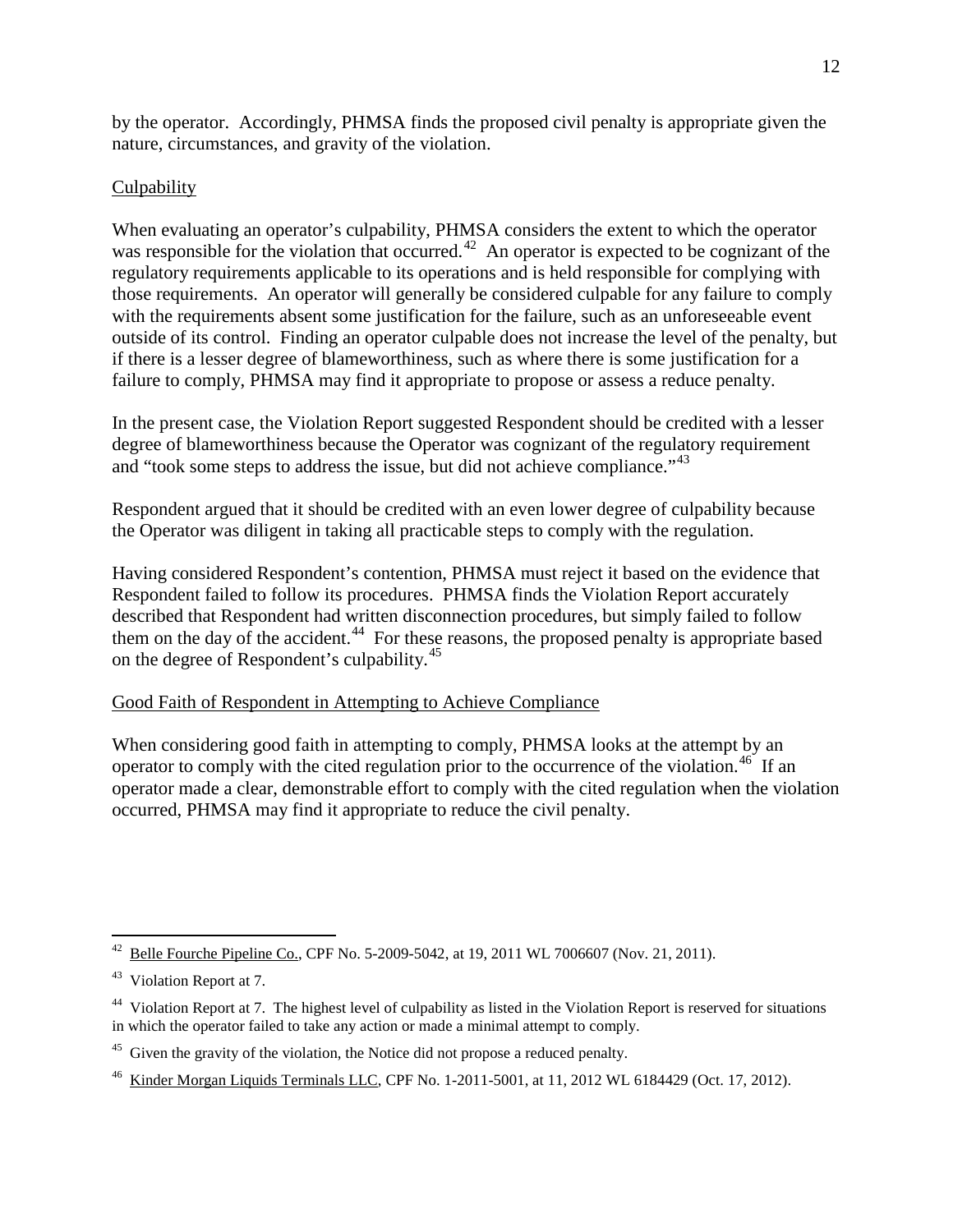The Violation Report suggested that Sunoco did not act in accordance with its duty to follow its procedures and therefore no good faith credit was appropriate.<sup> $47$ </sup> In response, Respondent argued that it should be credited with significant good faith based on the facts presented.

PHMSA finds Respondent did not take sufficient action to follow its procedures on October 11, 2010, which resulted in the violation. Therefore, no penalty reduction is warranted.

# Remaining Factors

The Violation Report did not provide a history of any prior offenses committed by Respondent. Therefore this factor does not affect the civil penalty. In addition, Respondent did not claim that payment of the proposed penalty would affect its ability to continue doing business.

## Partial Withdrawal of Alleged Violation

In Item 1 of this Order, PHMSA determined that Respondent violated § 195.402(a) in two ways: by failing to follow its procedures for performing mechanical cutting and by failing to perform atmospheric monitoring. PHMSA withdrew the third allegation that Sunoco violated § 195.402(a) by failing to sufficiently drain its pipeline. The withdrawal of this allegation does not result in a reduced penalty because the remaining violations each warrant assessment of the proposed maximum daily penalty amount given the gravity of the violations and other assessment criteria.

Having reviewed the record and considered the assessment criteria, Respondent is assessed a civil penalty of \$100,000.

Payment of the civil penalty must be made within 20 days of service. Federal regulations (49 C.F.R. § 89.21(b)(3)) require such payment to be made by wire transfer through the Federal Reserve Communications System (Fedwire), to the account of the U.S. Treasury. Detailed instructions are contained in the enclosure. Questions concerning wire transfers should be directed to: Financial Operations Division (AMK-325), Federal Aviation Administration, Mike Monroney Aeronautical Center, P.O. Box 269039, Oklahoma City, Oklahoma 73125-4915. The Financial Operations Division telephone number is (405) 954-8845.

Failure to pay the \$100,000 civil penalty will result in accrual of interest at the current annual rate in accordance with 31 U.S.C. § 3717, 31 C.F.R. § 901.9 and 49 C.F.R. § 89.23. Pursuant to those same authorities, a late penalty charge of six percent (6%) per annum will be charged if payment is not made within 110 days of service. Furthermore, failure to pay the civil penalty may result in referral of the matter to the Attorney General for appropriate action in a district court of the United States.

 $\overline{a}$ <sup>47</sup> Violation Report at 7-8.